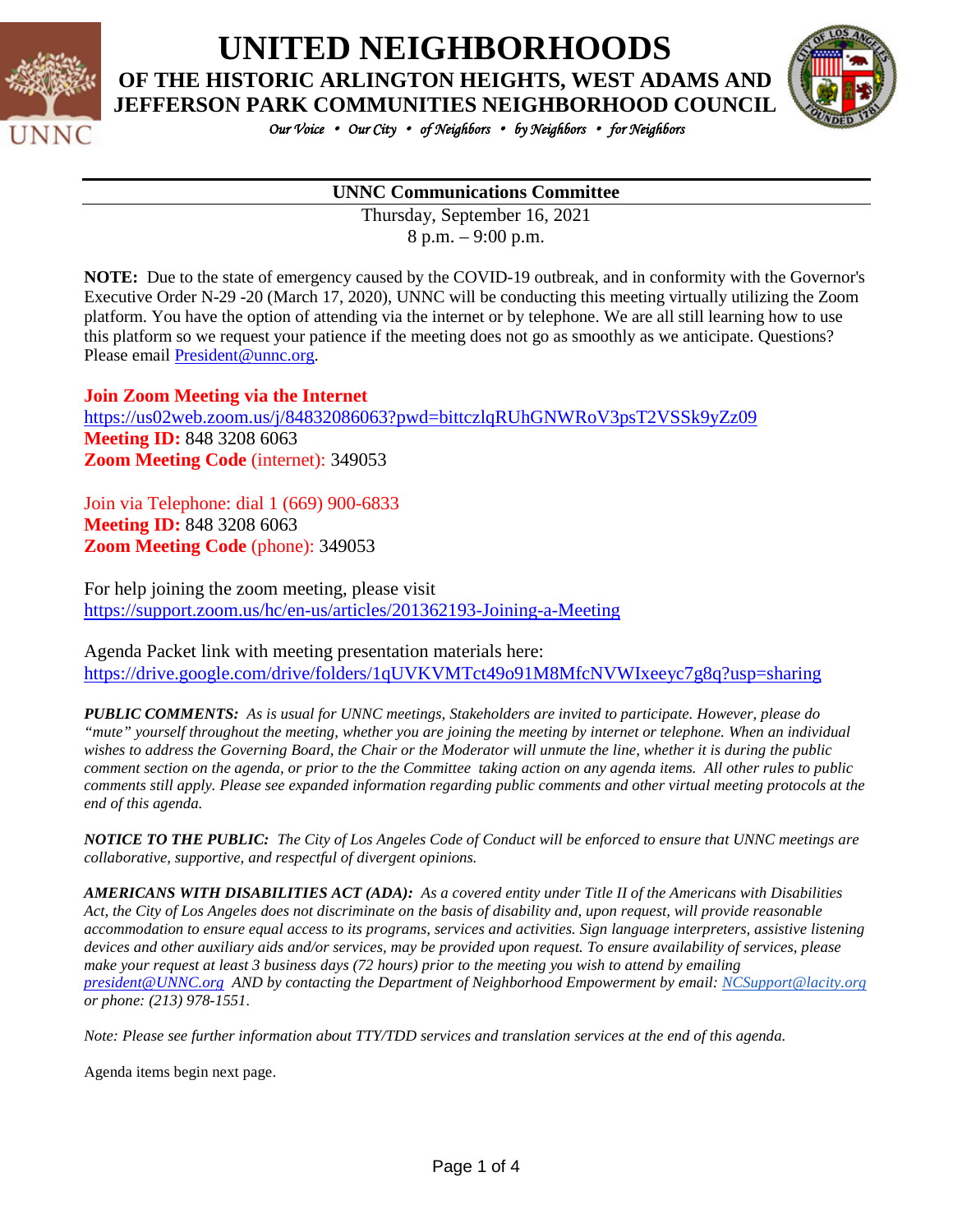

# **UNITED NEIGHBORHOODS**

**OF THE HISTORIC ARLINGTON HEIGHTS, WEST ADAMS AND JEFFERSON PARK COMMUNITIES NEIGHBORHOOD COUNCIL**



*Our Voice* • *Our City* • *of Neighbors* • *by Neighbors* • *for Neighbors* 

### **AGENDA**

| $8:00 - 8:05$ | (1) | Call to Order/Review of Agenda & Meeting Rules                                                                            |
|---------------|-----|---------------------------------------------------------------------------------------------------------------------------|
| $8:05 - 8:15$ | (2) | Public Comments/Introductions $-2$ min. per speaker                                                                       |
| $8:15 - 9:00$ | (3) | Communications Committee Brand & Logo Updates –<br><b>DISCUSSION</b>                                                      |
| $8:05 - 8:15$ | (4) | Funding for Facebook Boosts As-Needed for General Outreach in the<br>Amount of \$150.00 -- DISCUSSION AND POSSIBLE ACTION |
| 9:00          | (5) | Adjourn                                                                                                                   |

**Future Meetings**: The next scheduled meeting is Thursday, October 21, 2021, 8 p.m., subject to cancellation if no agenda items. *(Standing Communications Committee meetings are held on the 3rd Thursday of each month, currently via Zoom.)*

*Time allocations for agenda items are approximate and may be shortened or lengthened at the discretion of the Chairperson.*

Comments from the public on agenda items will be heard only when the respective item is being considered. Comments from the public on other matters not appearing on the agenda that are within the Board's jurisdiction will be heard during the General Public Comment period. Please note that under the Brown Act, the Board or Committee is prevented from acting on a matter that you bring to its attention during the General Public Comment period; however, the issue raised by a member of the public may become the subject of a future Board meeting. Public comment is limited to 1 minute per speaker, unless waived by the presiding officer of the Board or **Committee** 

The agendas for the UNNC meetings are normally posted for public review at some locations that are currently closed due to the COVID-19 crisis. However, this agenda is posted at the following location: South Seas House, 2301 West 24<sup>th</sup> Street, Los Angeles 90018. The agenda is also posted at the UNNC's official website at [www.UNNC.org.](http://www.unnc.org/)where you can also sign up to be notified of future meetings and events. Stakeholders may also subscribe to the City of Los Angeles Early Notification System (ENS), through the City's website at www.lacity.org, to receive notices for UNNC meetings. For more information, you may also contact the President of UNNC, at [president@UNNC.org](mailto:president@UNNC.org) or at 323-731-8686.

**Please note**: All UNNC stakeholders are invited to participate in UNNC Standing Committee meetings. UNNC appoints Committee Chairs and Co-Chairs; these positions are open to all stakeholders. Per UNNC practice and policy, all stakeholders present at a Standing Committee meeting are considered to be members of that committee for the duration of that meeting, and may equally participate, including making motions and voting. Any action is only a recommendation to the Governing Board; no Standing Committee may act on behalf of the Governing Board without prior authorization. UNNC's Governing Board members may be in attendance at its Standing Committee meetings as participants or observers. Per the California Open Meetings Act ("The Ralph M. Brown Act"), in accordance with Government Code Chapter 9 / meetings [54950 - 54963], Section 54952 (b), UNNC's Standing Committees are "legislative bodies" for the purposes of this Chapter. And, in accordance with Section 54952.2. (c) (6), nothing in this section prevents the attendance of a majority of the members of a legislative body at an open and noticed meeting of a standing committee of that body.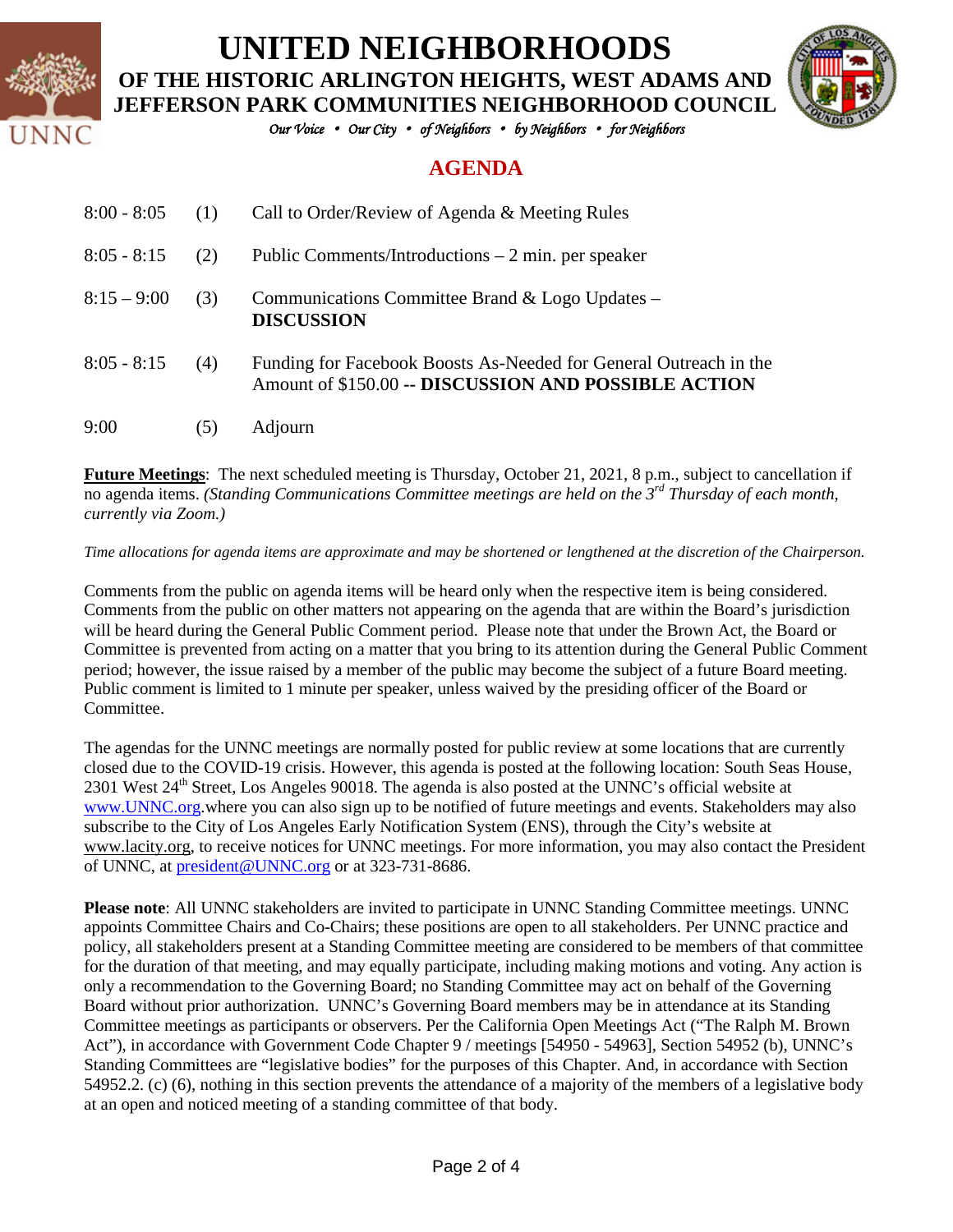

### **UNITED NEIGHBORHOODS OF THE HISTORIC ARLINGTON HEIGHTS, WEST ADAMS AND JEFFERSON PARK COMMUNITIES NEIGHBORHOOD COUNCIL**



*Our Voice* • *Our City* • *of Neighbors* • *by Neighbors* • *for Neighbors* 

#### **Telecommunication Relay Services**

Telephone communication is one of the most important forms of communication in society today. Due to advancements in technology, telephone devices have evolved with new services and capabilities. Individuals who are deaf and hard of hearing, and individuals with a speech disability are following these trends and are rapidly migrating to more advanced telecommunications methods, both for peer-to-peer and third-party telecommunications relay service (TRS) communications.

Telecommunications Relay Service is a telephone service that allows persons with hearing or speech disabilities to place and receive telephone calls. TRS is available in all 50 states, the District of Columbia, Puerto Rico and the U.S. territories for local and/or long distance calls. TRS providers - generally telephone companies - are compensated for the costs of providing TRS from either a state or a federal fund. There is no cost to the TRS user. What forms of TRS are available? There are several forms of TRS, depending on the particular needs of the user and the equipment available: TRS includes: Text to Voice TIY-Based TRS; Speech-to-Speech Relay Service; Shared Non-English Language Relay Service; Captioned Telephone Relay Service; Internet Protocol Relay Service; and Video Relay Service.

Please visit this site for detail descriptions: https://www.fcc.gov/consumers/guides/telecommunications-relay-service-trs.

Don't hang up! Some people hang up on TRS calls because they think the CA is a telemarketer. If you hear, "Hello. This is the relay service .. . " when you pick up the phone, please don't hang up! You are about to talk, through a TRS provider, to a person who is deaf, hard-of-hearing, or has a speech disability.

Telecommunications Relay Service is a telephone service that allows persons with hearing or speech disabilities to place and receive telephone calls. If you have limitations hearing or speaking a specially-trained Communications Assistant (CA) can relay telephone conversations for all of your calls. In California, dial 711to reach the California Relay Service (CRS). If you prefer having your calls immediately answered in your mode of communication, dial one of the toll-free modality- and language-specific numbers below. The call will be routed to the CRS provider.

TTY/VCO/HCO to Voice 1-800-735-29291/English 800-855-3000/Spanish

Voice to TTY/VCO/HCO 1-800-735-2922/English 1-800-855-3000/Spanish

From or to Speech-to-Speech 1-800-854-7784/ English & Spanish

Federal regulations specify very strict confidentiality requirements for CAs of all Relay services. No part of the conversation that takes place between callers is revealed or recorded in written, verbal, or any other form. CRS CAs do not participate in the conversation and acquire no benefit from information relayed.

For referrals to state provided services please visit<https://ddtp.cpuc.ca.gov/homepage.aspx>

For more information about FCC programs to promote access to telecommunications services for people with disabilities, visit the FCC's Disability Rights Office website,<https://www.fcc.gov/accessibility>